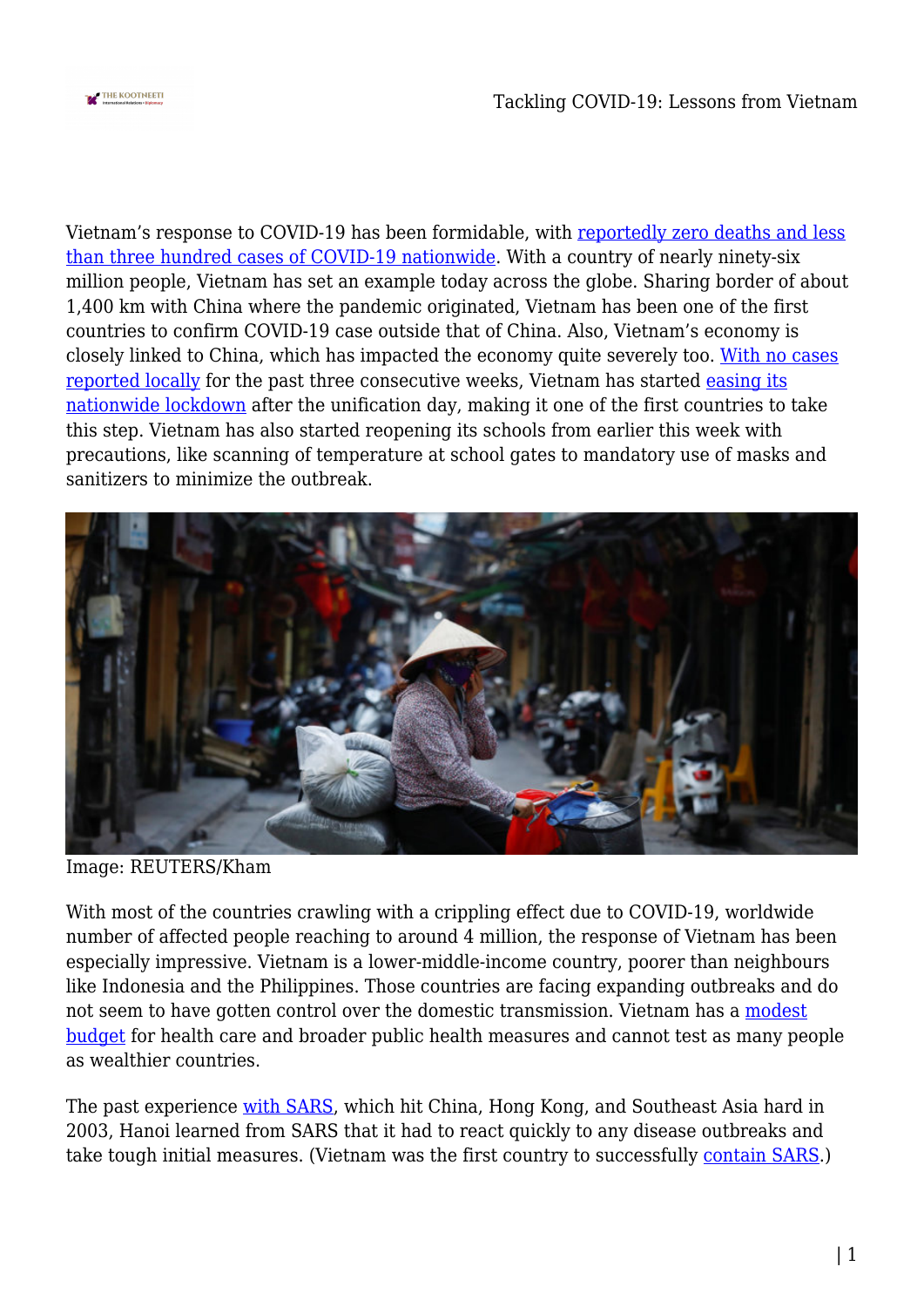

So, with COVID-19, the Vietnamese authorities have reacted immediately, decisively, and with a degree of severity that proved to be good judgment. The Prime Minister demanded, "anti-epidemic as anti-invasion". He focussed on how Ministries, branches and localities must not be subjective and must ensure the life and health of the people and not let epidemics spread, and minimize deaths.

## **Strategies and Policy Measures**

Vietnam focussed on a low budget strategy, with channelized tracing of COVID patients, mandatory quarantining, the decimation of information, and investing in public awareness. According to the World Health Organization, Vietnam spends 5.6 percent of its GDP on healthcare. A well-known fact is that to be able to conduct massive testing for Covid-19, one has to be extremely robust in terms of resources, particularly financial and technological. Eventually, Vietnam could not have opted for massive testing but rather controlled infected people and implemented contact tracing with possible infected ones. "Fighting the epidemic is like fighting against the enemy"[1] has been the slogan adopted by the country throughout. Unlike countries like South Korea, Singapore which invested in massive testing and epidemiological surveillance, Vietnam focussed on public communication, tracing the patients and utilising technology for awareness programs for citizens.

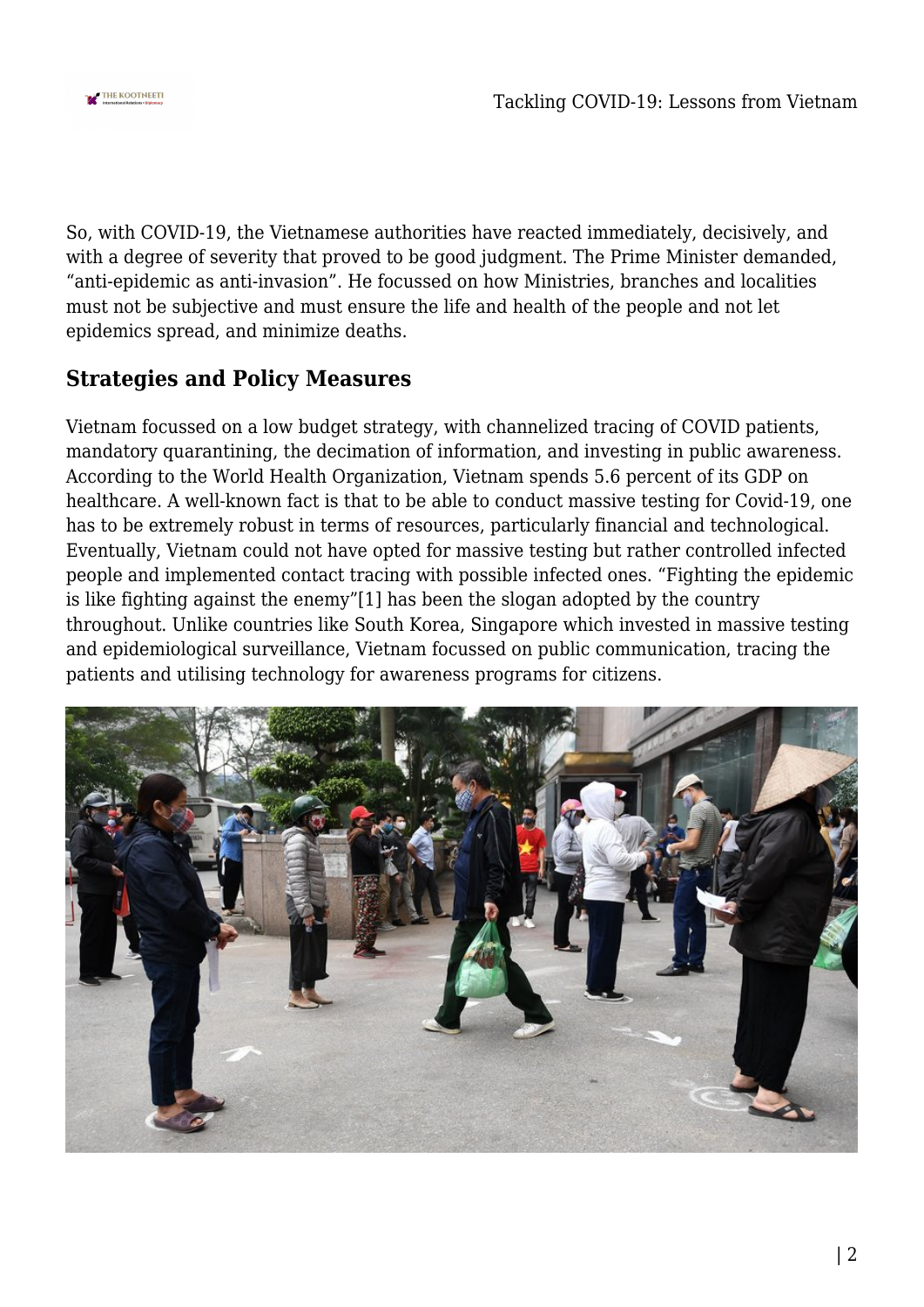

People wearing face masks wait for free food being given away at a Happy Mart store in Hanoi/ Image: Nhac Nguyen/AFP via Getty Images

The [Ministry of Health](https://ncov.moh.gov.vn/) has been at the forefront for, and coordinate with the Government Office in, formulating and submitting to the Prime Minister for promulgation a directive on the prevention and control of COVID epidemics in the spirit of the participation of the political system, with a strict and regular working regime. It has been given the responsibility to inspect and take preventive measures, prepare financial resources, ensure a sufficient number of drugs and equipment in service of epidemic prevention and control. The Prime Minister also established a national-level steering agency for COVID prevention and control, headed by Deputy Prime Minister Vu Duc Dam. The Prime Minister also emphasized time and again about regular information, especially the proactive measures, not causing confusion and wavering for the people as well as advising people not to go to crowded places. The international gate, the main gate was fitted with a body temperature meter to control and check the outbreak and spreading. The Ministry of Health also publicized treatment facilities for people to know the impact in details.

The quick response and action started when the first case was reported on  $23<sup>rd</sup>$  January, and eventually, Vietnam decided to go on lockdown phase-wise. Earlier in January, when China declared COVID-19 as a pandemic, Vietnam conducted meetings with its national healthcare officials and ministries and made them aware of the situation. This timely awareness later didn't create panic or chaos, rather citizens were well prepared. Vietnam started closing down public places, schools and other areas by early February and stopped all kind of cross border transportation facilities. Vietnam implemented tough controls on travel and on people who were potentially infected, very early on in the crisis, as other Southeast Asian states dithered; it also was quick to put lockdowns into place. Since the middle of February, Hanoi has been [quarantining](https://www.thenation.com/article/world/coronavirus-vietnam-quarantine-mobilization/) anyone coming into the country for fourteen days, and it stopped Chinese tour groups as well as direct business travel to and from China. It eventually closed all international flights, after a new wave of infections from European arrivals to Vietnam.

Following [effective](https://www.dw.com/en/how-vietnam-is-winning-its-war-on-coronavirus/a-52929967) tracing methods was key to their strategy from the very start, unlike many other countries. It has mobilized huge numbers of people to serve as tracers, making it possible to track down all or nearly all the contacts of infected people, and then to track down the contacts of those contacts, to [ensure](https://www.dw.com/en/how-vietnam-is-winning-its-war-on-coronavirus/a-52929967) the virus did not spread. Vietnam enlisted the armed forces (as well as large numbers of civilians) which made it easier for Hanoi to do kind of public health surveillance. The government also set up mobile-phone apps. People could report symptoms via one of the apps, called NCOVI. Infected, quarantined and recovered patients were required to install apps like, Smart City, which informed residential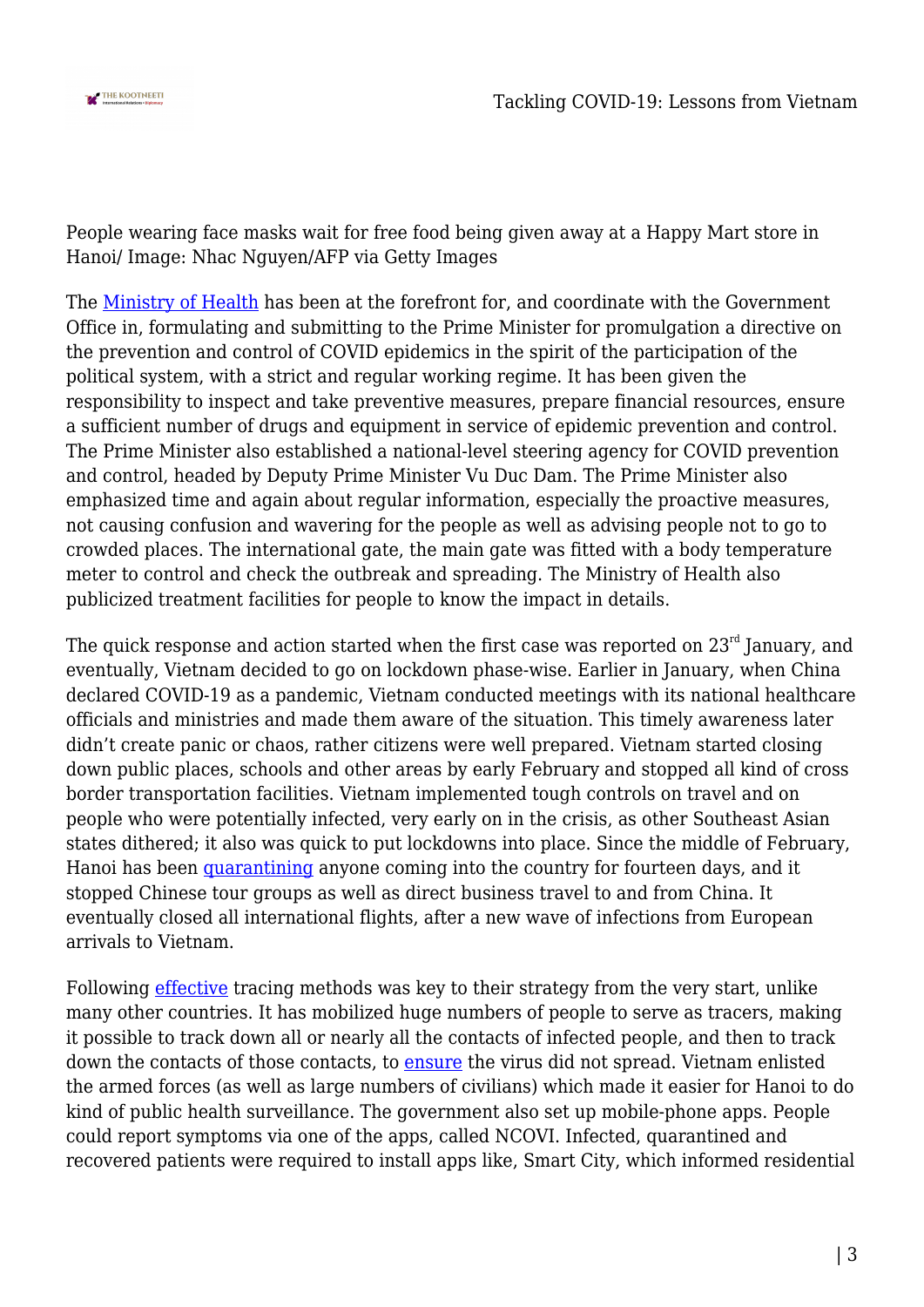

district heads if patients move 20-to-30 metres away from quarantine areas or houses containing self-isolating cases. The apps have proved hugely effective, according to the health officials.

Government's competent leadership, and reliance on public health experts to guide it, has been the key factor in Vietnam's success so far, but the pandemic also has triggered a wave of impromptu domestic innovation. A Ho Chi Minh City-based businessperson invented rice "ATMs["\[2\]](#page--1-0) to distribute rice to those in need, during the pandemic, while minimizing physical contact. Local hospitals and other scientists [have invented](https://www.project-syndicate.org/commentary/vietnam-low-cost-success-against-covid19-by-hong-kong-nguyen-2020-04) affordable rapid testing kits. These kits and protective gears have been now, exported to other countries, like Romania where there has been a shortage of healthcare apparatus. Several digital tools such as Bluezone, which is an open-source mobile app, have come up so that healthcare officials in Vietnam can easily locate and manage potential risks. There also has been an app made for people to enter symptoms and report to the nearest health centre.



Image: AFP